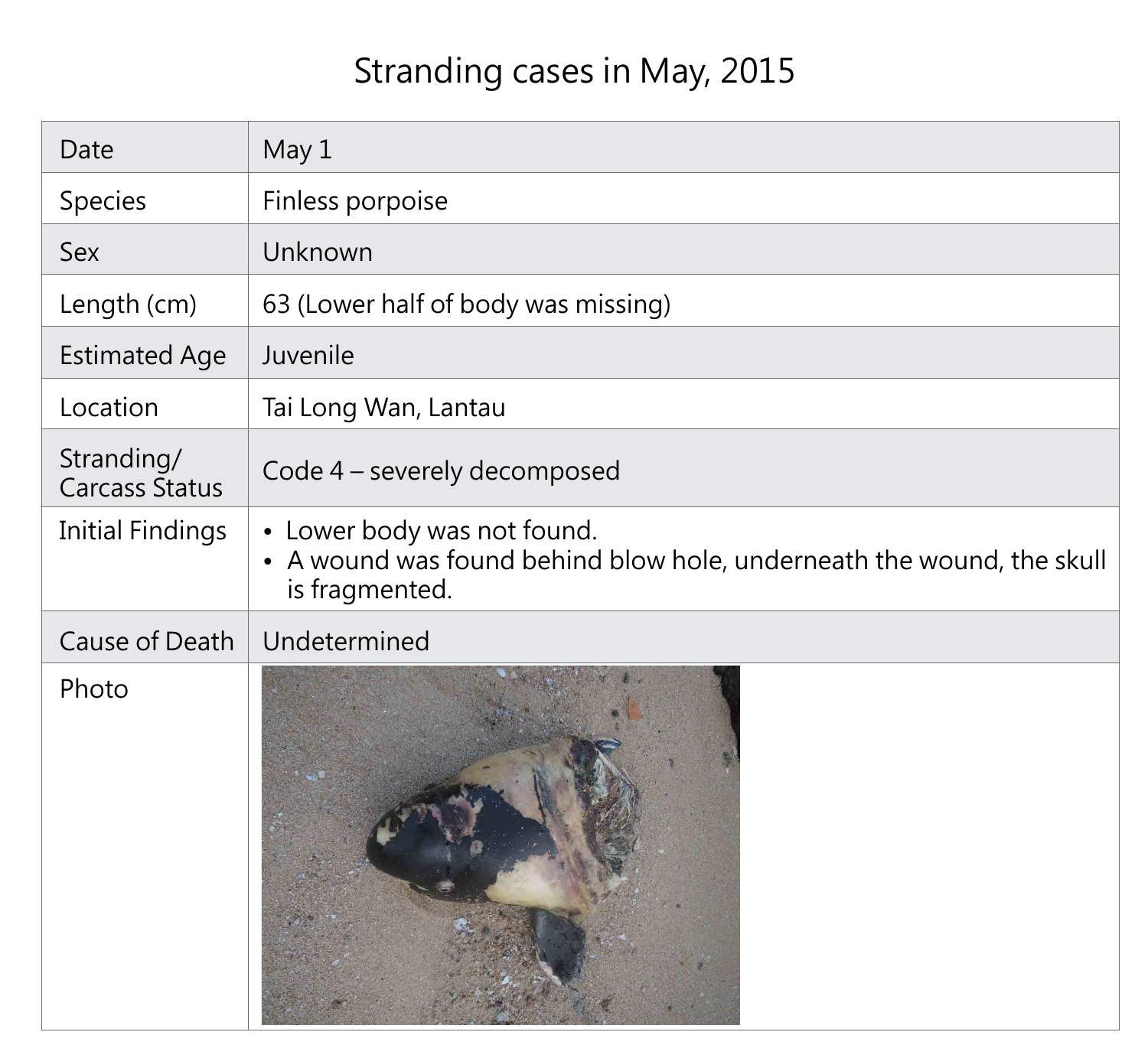| Date                                | May 5                                                                                              |
|-------------------------------------|----------------------------------------------------------------------------------------------------|
| <b>Species</b>                      | Chinese white dolphin                                                                              |
| Sex                                 | Male                                                                                               |
| Length (cm)                         | 245                                                                                                |
| <b>Estimated Age</b>                | Adult                                                                                              |
| Location                            | Off Pearl Island, Tuen Mun                                                                         |
| Stranding/<br><b>Carcass Status</b> | Code 4 – severely decomposed                                                                       |
| <b>Initial Findings</b>             | • No food inside the digestive system<br>• Complete disassociation of its vertebrae from the skull |
| Cause of Death                      | Undetermined                                                                                       |
| Photo                               |                                                                                                    |

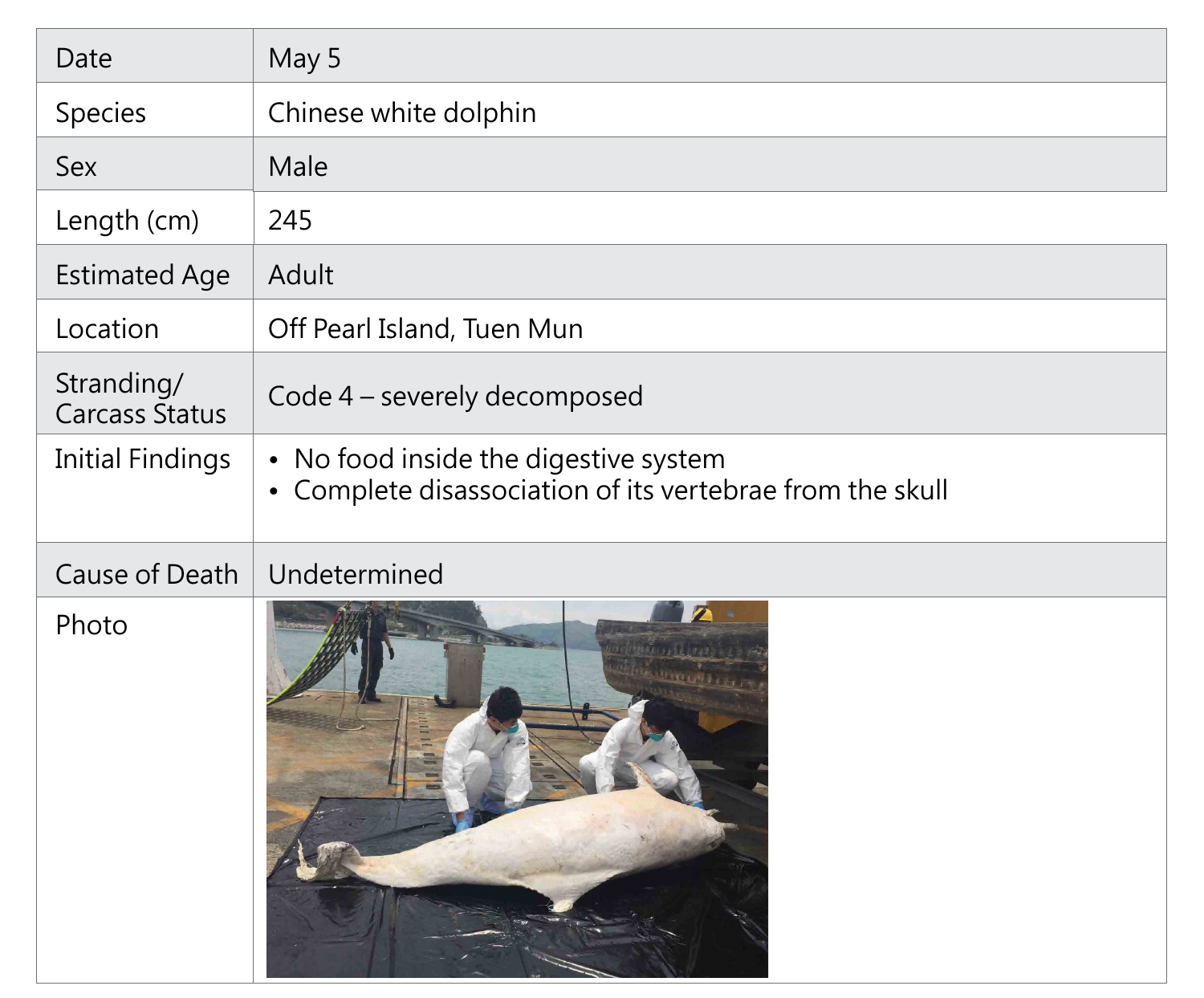| Date                                | May 6                                                                 |
|-------------------------------------|-----------------------------------------------------------------------|
| Species                             | Finless porpoise                                                      |
| <b>Sex</b>                          | Male                                                                  |
| Length (cm)                         | 169                                                                   |
| <b>Estimated Age</b>                | Adult                                                                 |
| Location                            | Hei Ling Chau                                                         |
| Stranding/<br><b>Carcass Status</b> | Code 4 – severely decomposed                                          |
| <b>Initial Findings</b>             | • Severe trauma to tail just prox<br>• Very full stomach containing i |
| <b>Cause of Death</b>               | Undetermined                                                          |
| Photo                               |                                                                       |

#### **ximal to flukes** numerous partially digested small fish.

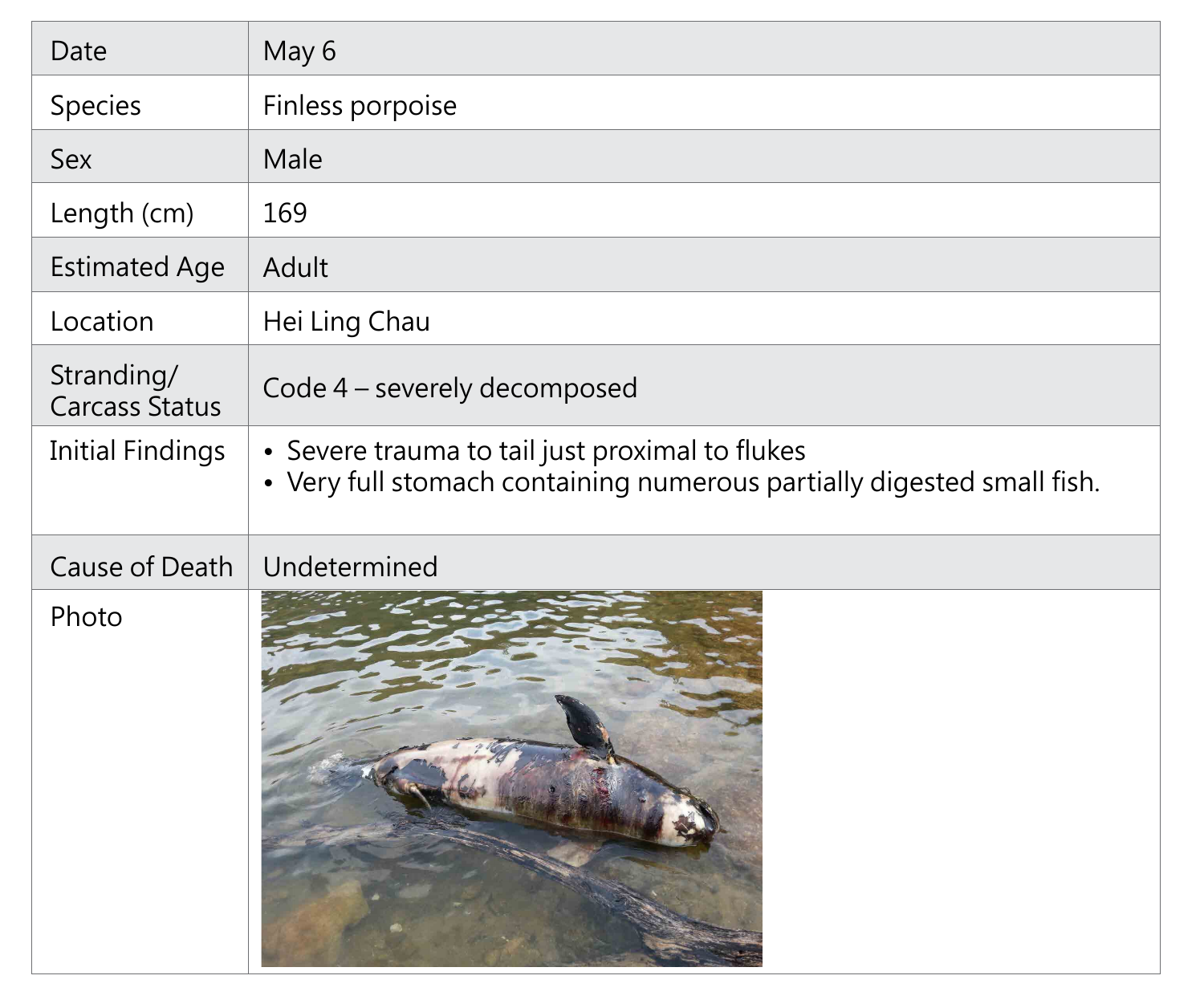| Date                                | May 7                              |
|-------------------------------------|------------------------------------|
| Species                             | Finless porpoise                   |
| <b>Sex</b>                          | Male                               |
| Length (cm)                         | 155                                |
| <b>Estimated Age</b>                | Juvenile                           |
| Location                            | Kat Tsai Wan, Lamma Island         |
| Stranding/<br><b>Carcass Status</b> | Code 4 – severely decomposed       |
| <b>Initial Findings</b>             | • Luxation at third and fourth the |
| <b>Cause of Death</b>               | Undetermined                       |
| Photo                               |                                    |

horacic vertebrate.

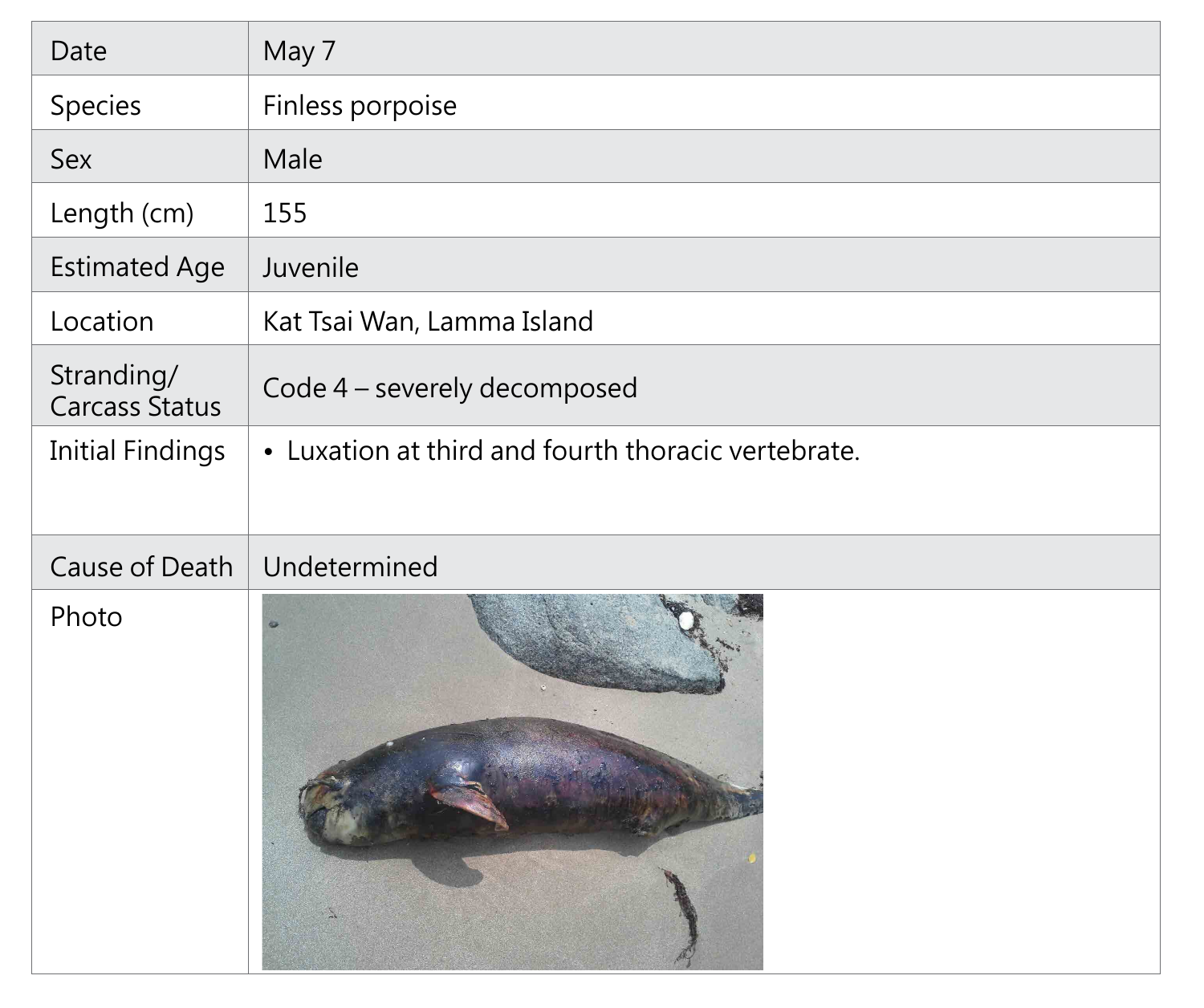| Date                                | May 15                                                                                   |
|-------------------------------------|------------------------------------------------------------------------------------------|
| <b>Species</b>                      | Chinese white dolphin                                                                    |
| <b>Sex</b>                          | Female                                                                                   |
| Length (cm)                         | 122                                                                                      |
| <b>Estimated Age</b>                | Calf                                                                                     |
| Location                            | Fan Lau, Lantau Island                                                                   |
| Stranding/<br><b>Carcass Status</b> | Late code 3 - close to severely o                                                        |
| <b>Initial Findings</b>             | · Suspected bruising found nea<br>· Umbilicus was open.<br>• Complete dislocation betwee |
| <b>Cause of Death</b>               | Likely died of internal disease ar                                                       |
| Photo                               |                                                                                          |

### decomposed

ar skull.

en skull and vertebrate.

## nd/or inanition and was struck after death.